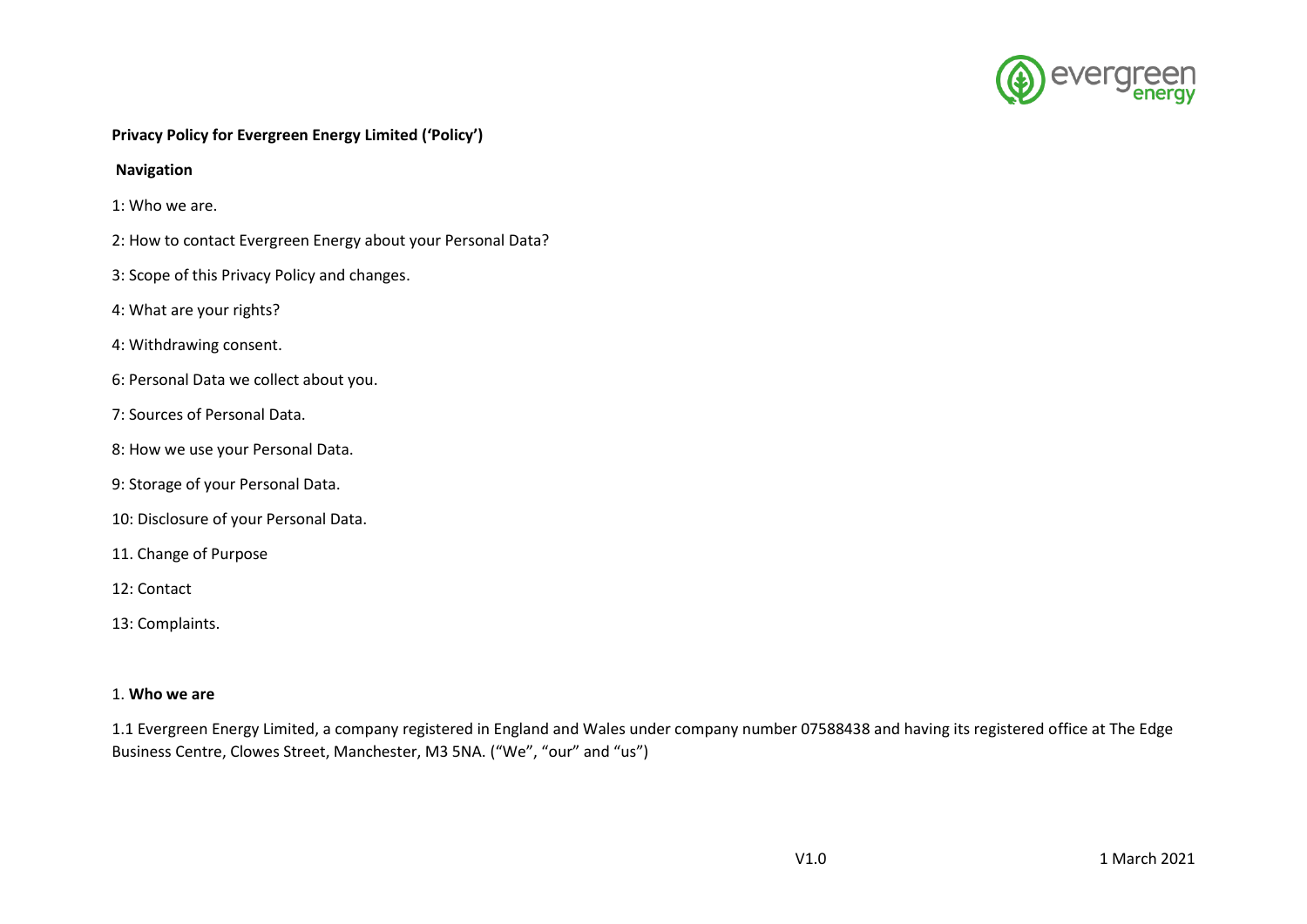

1.2 Our mission is to guide everyone to a more sustainable lifestyle through eco-friendly living. This is why we place so much importance of establishing trust with our Customers. We are committed to protecting and respecting your privacy. We will only process or otherwise disclose your personal information as described in this Policy.

1.3 We operate under a number of trading names which reflect the different services and products we have available to assist our customers. These include: **Evergreen Energy; Easy MCS; Easy Greendeal; Easy RSS; and Homely by Evergreen Energy.** When we refer to 'Evergreen Energy' in this Policy we rare referring to each of these trading names collectively and individually.

1.4 For the purpose of the UK GDPR and the Data Protection Act 2018, the Data Protection, Privacy and Electronic Communications (Amendments etc) (EU Exit) Regulations 2019 and any supplementary, subsequent or secondary legislation and regulations, Evergreen Energy is the data controller for your personal data, as set out in this Policy.

## 2. **How to contact Evergreen Energy about your Personal Data?**

2.1 Questions, comments, issues and requests regarding this privacy policy or your data are welcomed and should be addressed to [info@evergreenenergy.co.uk](mailto:privacy@evergreenenergy.co.uk)

2.2 The Edge Business Centre, Clowes Street, Manchester, M3 5NA.

2.3 Telephone: +44 (0) 161 768 5807

# 3. **Scope of this Privacy Policy and changes**

3.1 This Policy aims to give you information on how we collect and process your personal data through your use of our websites (see 3.2), including any data you may provide when purchasing or receiving our services, when registering an account or profile on our websites; downloading our Apps; when your employer or main contractor is an Evergreen Energy Approved Organisation or customer of ours; when using our websites or when you communicate with us; when you sign up to any newsletter or email list; or when you enquire about our services or products. This policy also set out when we may communicate with you in relation to our services, products and business, as well as the data we need to process in order to provide our services and products.

3.2 As with all our policies, we may revise and update this Policy from time to time, and any updates will be placed on homely@evergreenenergy.co.uk, toolkit.evergreenenergyinstaller.co.u, evergreenenergyinstaller.co.uk, evergreenenergy.co.uk, Easy-MCS.com and Easy-Greendeal.com. Please refer to these websites regularly to check any changes and updates to this Policy.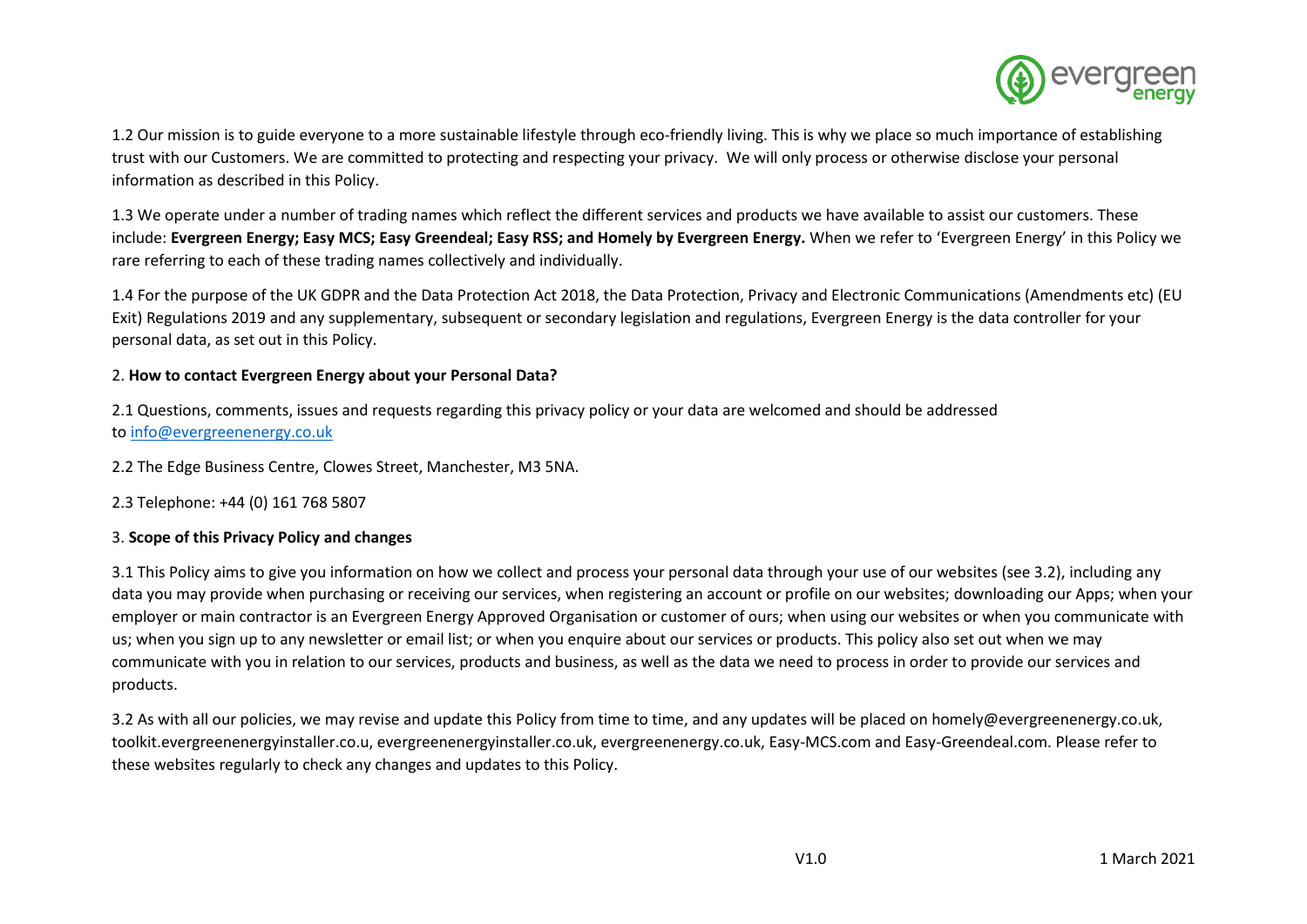

3.3 These websites and our Apps (including the Homely Mobile App) are collectively and individually referred to throughout this document as "the Website". The Website is not intended for children and we do not knowingly collect data relating to children.

## 4. **What are your rights?**

4.1 Evergreen Energy recognises that your personal data belongs to you and we don't wish to use it in ways that you don't want us to.

4.2 You can control whether or not you receive marketing email by using the "opt-out" button at the bottom of the email. We will only send these to consumers and individuals with your consent or if you are an existing customer (see Marketing (8.2) below for more details)

4.3 Please note that you have specific rights under data protection law in relation to the use of your data, including the ability to regulate and/or object to our use of your data.

4.4 You have the right to object to our processing of your data in some circumstance, including where:

- Processing is based on legitimate interest;
- Processing is for the purpose of direct marketing;
- Processing involves automated decision-making and profiling.

4.5 You can also exercise a variety of rights regarding our use of your data:

- You can ask us for a copy of the information we have about you (usually free of charge)
- You can request an explanation of decisions regarding the processing of your information.
- You can ask us to correct any incorrect data we have about you by emailing [info@evergreenenergy.co.uk](mailto:privacy@evergreenenergy.co.uk) or through communication with your point of contact at Evergreen Energy. You may also be able to correct any data directly through your profile or account on our Website or App, if you have one.
- You can ask us to delete your data.
- You can ask for your data in a common, machine-readable format.
- You can object to any processing we do on the basis of legitimate interests or to any automated decision-making, for example when your employer or main contractor shares your details with us through their account or becoming an Evergreen Energy Approved Organisation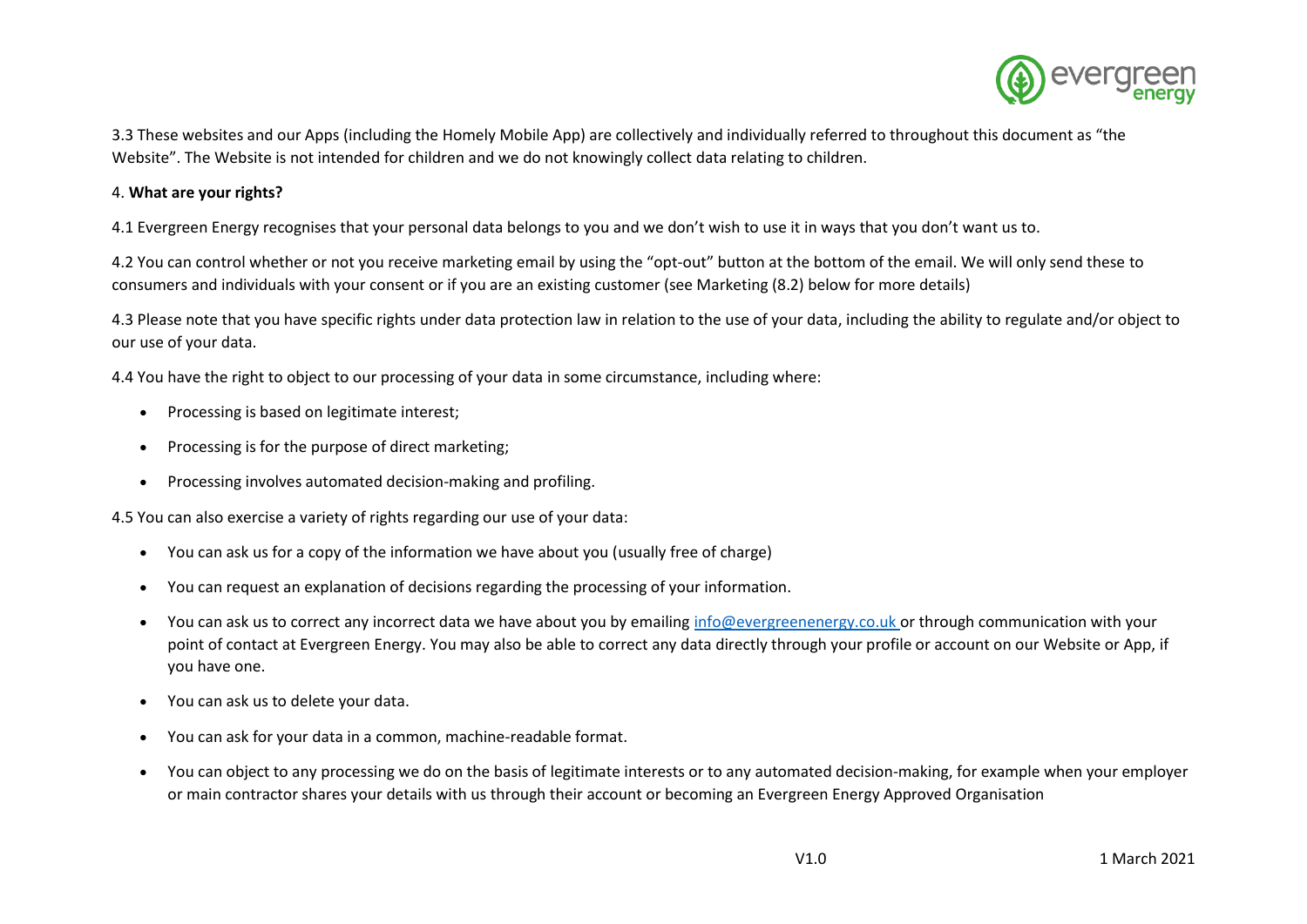

• object to us processing your personal data for direct marketing purposes even if you have previously given consent. You can do this by emailing [info@evergreenenergy.co.uk](mailto:privacy@evergreenenergy.co.uk)

**Please note** we will balance any request to assert the above rights with other legal requirements and permissions in relation to the processing and retention of personal data; for example, the need to protect other individual's personal data, to perform a contract with you, to meet a legal reporting requirement or because we have a compelling legitimate interest which we have determined to outweigh the above rights.

## **4.6** What we may need from you

We may need to request specific information from you to help us confirm your identity and ensure your right to access your personal data (or to exercise any of your other rights). This is a security measure to ensure that personal data is not disclosed to any person who has no right to receive it. We may also contact you to ask you for further information in relation to your request to speed up our response. Please contact us a[t info@evergreenenergy.co.uk](mailto:privacy@evergreenenergy.co.uk) if you have any queries.

### **4.7** Time limit to respond

We try to respond to all legitimate requests within one month. Occasionally it could take us longer than a month if your request is particularly complex or you have made a number of requests. In this case, we will notify you and keep you updated.

### **4.8** Links:

Our Website may, from time to time, contain links to and from the websites of our partner networks, advertisers and affiliates. If you follow a link to any of these websites, please note that these websites have their own privacy policies and that we do not accept any responsibility or liability for these policies. Please check these policies before you submit any personal data to these websites.

### 5. **Withdrawing your consent**

5.1 Where we are processing your personal data based on your consent, you may change your mind and withdraw your consent at any time. You can withdraw your consent to receive marketing communications by clicking on the opt out/unsubscribe link in an email or by adjusting the push message settings for the mobile application. You can also withdraw your consent to receive marketing communications or any other consent you have previously provided to us by contacting us at [info@evergreenenergy.co.uk](mailto:privacy@evergreenenergy.co.uk) or advising a representative of Evergreen Energy on the phone.

# 6. **Personal Data we may collect from you**

6.1 We may collect and process the following personal data about you: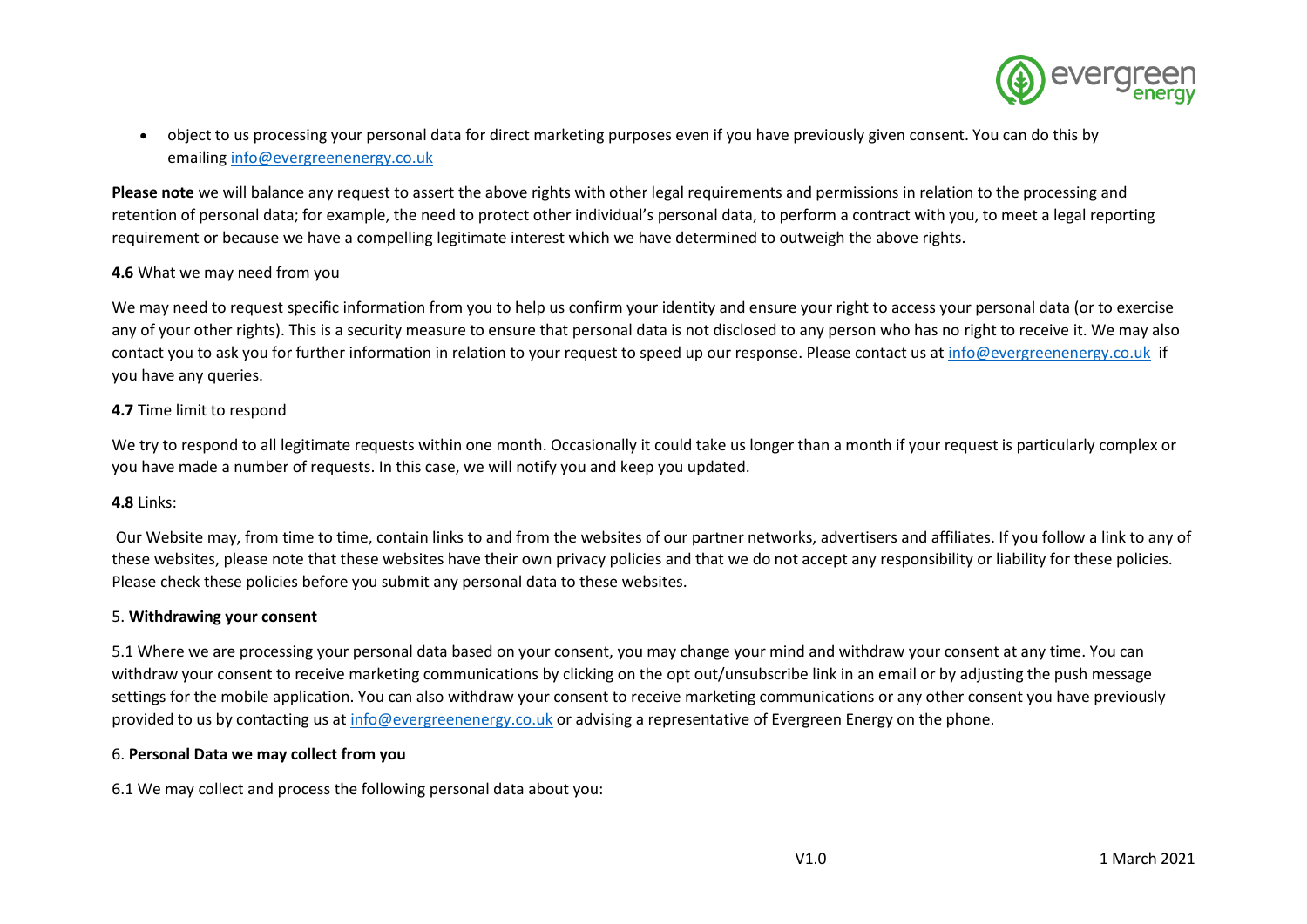

- name;
- address;
- email address:
- telephone number;
- gender;
- business address
- business name
- account number
- job title

(If you work for or are otherwise subcontracted to one of our business customers, the above information is collected in order to provide the service to your employer and to engage them as a registered contractor or Evergreen Energy Approved Organisation, effectively set up a quality management system (Easy MCS / Easy Green Deal) or to set up Installer Toolkit (Calculation Software). This information is also required in order to be compliant with regulation.)

- age range
- information about any device you have used to access our Services or the websites, or download an App (such as your device's make and model, device identifier, operating system, browser, MAC address or IP address);
- information about the pages or sections you have visited on the websites including the pages or sections you visited, the website or mobile application you were referred from, and when you visited or used them;
- information about the Services we provide to you (including for example, what we have provided to you, when and where and, if applicable, how much you paid);
- bank account details, payment card information, and information from credit reference agencies;
- your account login details and profile information when you register an account with us, including your user name and password;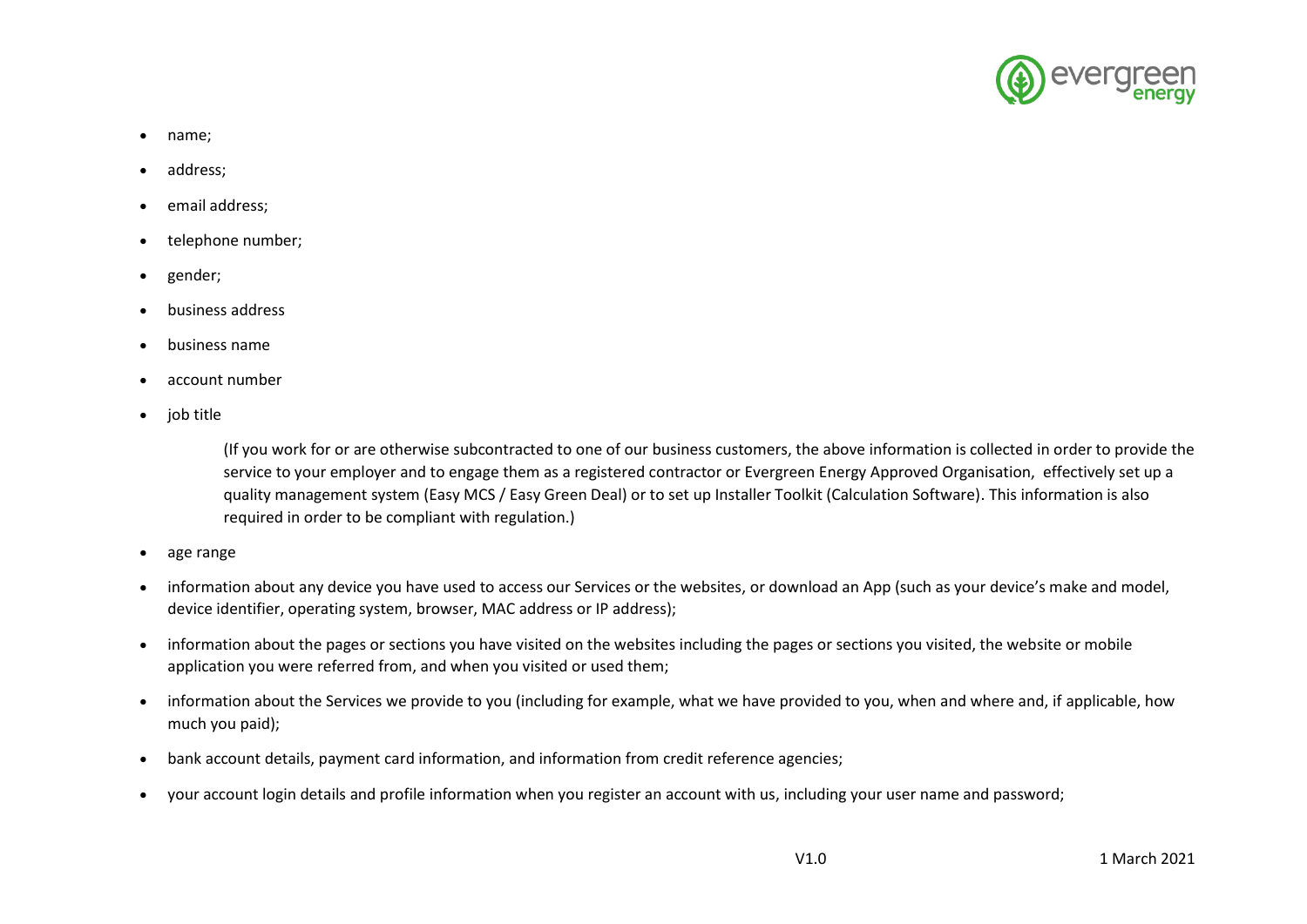

- information you provide to us with when you contact us by phone, email, post, or when you communicate with us via social media;
- information about electronic communications you receive from us, including whether that communication has been opened and if you have clicked on any links within that communication;
- answers you provide when you respond to competitions, votes and surveys;
- your identity, public profile, follows and likes from a social network such as Facebook (this may include your employment or education information if you include it in your public profile);
- your use of your heating system, information on the performance of your heating system, patterns of heating behaviour and absences from the property, all for the purpose of managing the heating of your house (for Homely by Evergreen Energy)
- other personal data which you may disclose to us when you use our Services at any time.

We also collect, use, retain and share **anonymous or aggregated data 'Aggregated Data'** such as statistical or demographic data for any purpose. Aggregated Data could be derived from your personal data but is not considered personal data in law as this data will **not** directly or indirectly reveal your identity. For example, we may aggregate data on how you use our Website to calculate the percentage of users accessing a specific website feature, or to better understand how our products function and heating systems operate more widely. However, if we combine or connect Aggregated Data with your personal data so that it can directly or indirectly identify you, we treat the combined data as personal data which will be used in accordance with this Policy.

**Sensitive Data (known as Special Categories of Personal Data and** includes details about race or ethnicity, religious or philosophical beliefs, sex life, sexual orientation, political opinions, trade union membership, information about your health, and genetic and biometric data**). We do not usually collect this Sensitive Data about you and will obtain your explicit consent in the event we intend to.**

### 7. **Sources of personal data**

7.1 We will receive your personal data when you provide them to us yourself.

**Direct interactions.** You may give us your Profile, Identity, Contact and Financial Data by filling in forms or by corresponding with us by post, phone, email or otherwise. This includes personal data you provide when you:

- purchase and receive our services and/or products;
- create an account for one of our services or Websites;
- purchase and use or install one of our products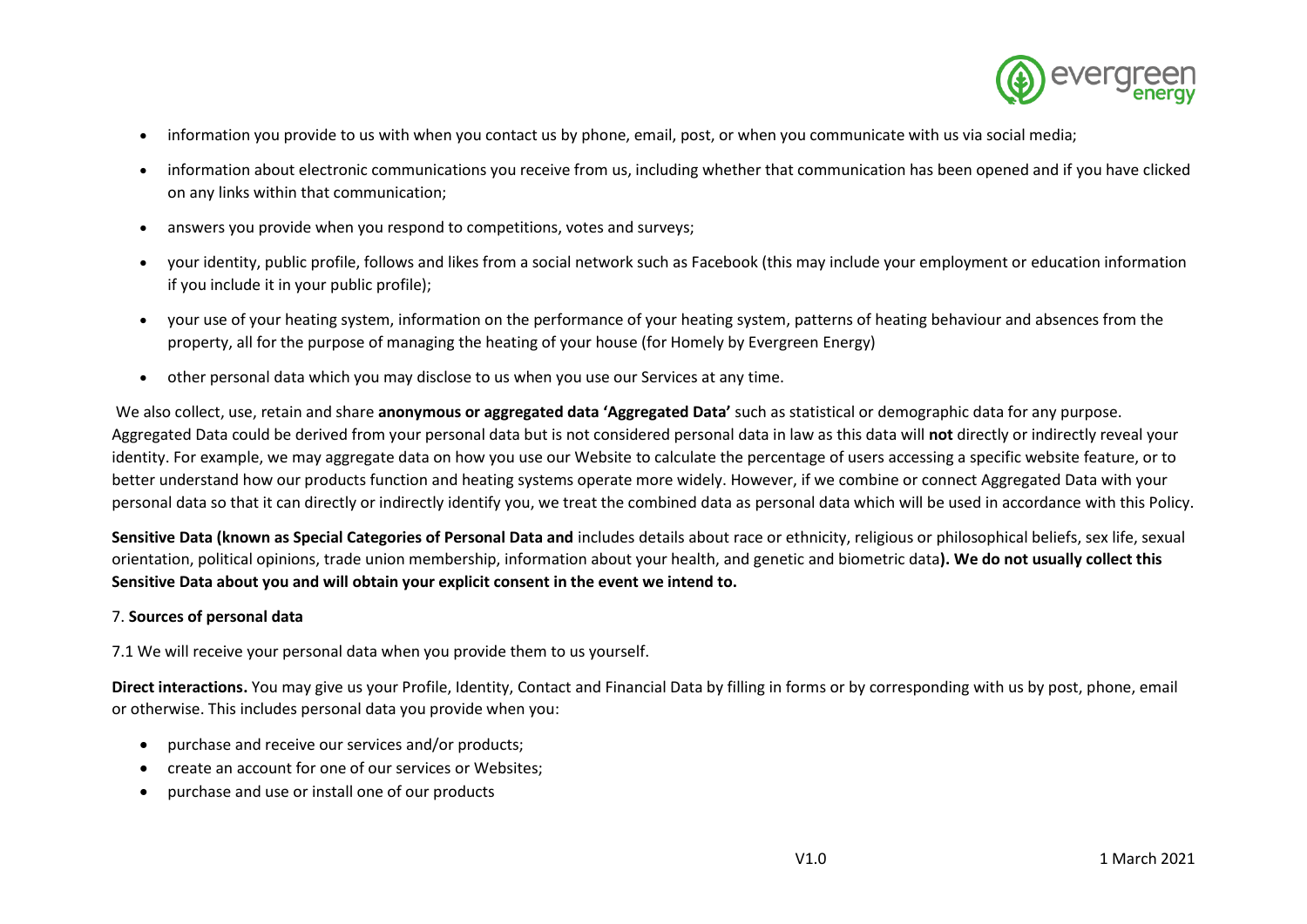

- download an App;
- you enquire about or purchase services on behalf of your employer/business;
- enquire about or discuss our services and/or products;
- subscribe to our newsletter or mailing list;
- request marketing to be sent to you;
- respond to a survey or provide feedback.

**Automated technologies or interactions.** As you interact with our Website and Apps, we will automatically collect Technical Data about your equipment, browsing actions and patterns. We collect this personal data by using cookies, server logs and other similar technologies. Please see our cookie policy for further details. We may also collect information on your heating system use and performance via our Apps and/or Homely products.

**Third parties or publicly available sources.** We will receive personal data about you from various third parties and public sources as set out below.

- From your employer or main contractor when they are a registered contractor or Approved Organisation with us;
- From an Approved Organisation or other installer, who has installed, repaired or maintained our products at your home;
- Building surveyors and specialists appointed to assess a property in relation to our services;
- From a family member when they have been appointed or notified to us as a point of contact;
- From a member of our household if they have been given access to your Homely Account;
- From banks, financial institutions and payment processing facilities;
- Credit Check providers, Companies House and any other agreed third party references;
- From our industry regulators and Government bodies;
- Technical Data from analytics providers such as Google based outside the EU;
- Contact, Financial and Transaction Data from providers of technical, payment and delivery services;
- From our manufacturers, suppliers and subcontractors where they directly supply goods or services to you, so that we may control, oversee and manage the supply of these to you;
- From Clean Air Ventures or other funding provider, where you have entered an assignment of rights contract in relation to the Domestic RHI Scheme run by Ofgem.

7.2 Where we have engaged a sub-contractor (usually an Installer) to perform some of the services to you, they may collect some personal data whilst performing such services and this will be given to us (see also section 10 below Disclosure of your Information).

# 8. **How we use your Personal Data**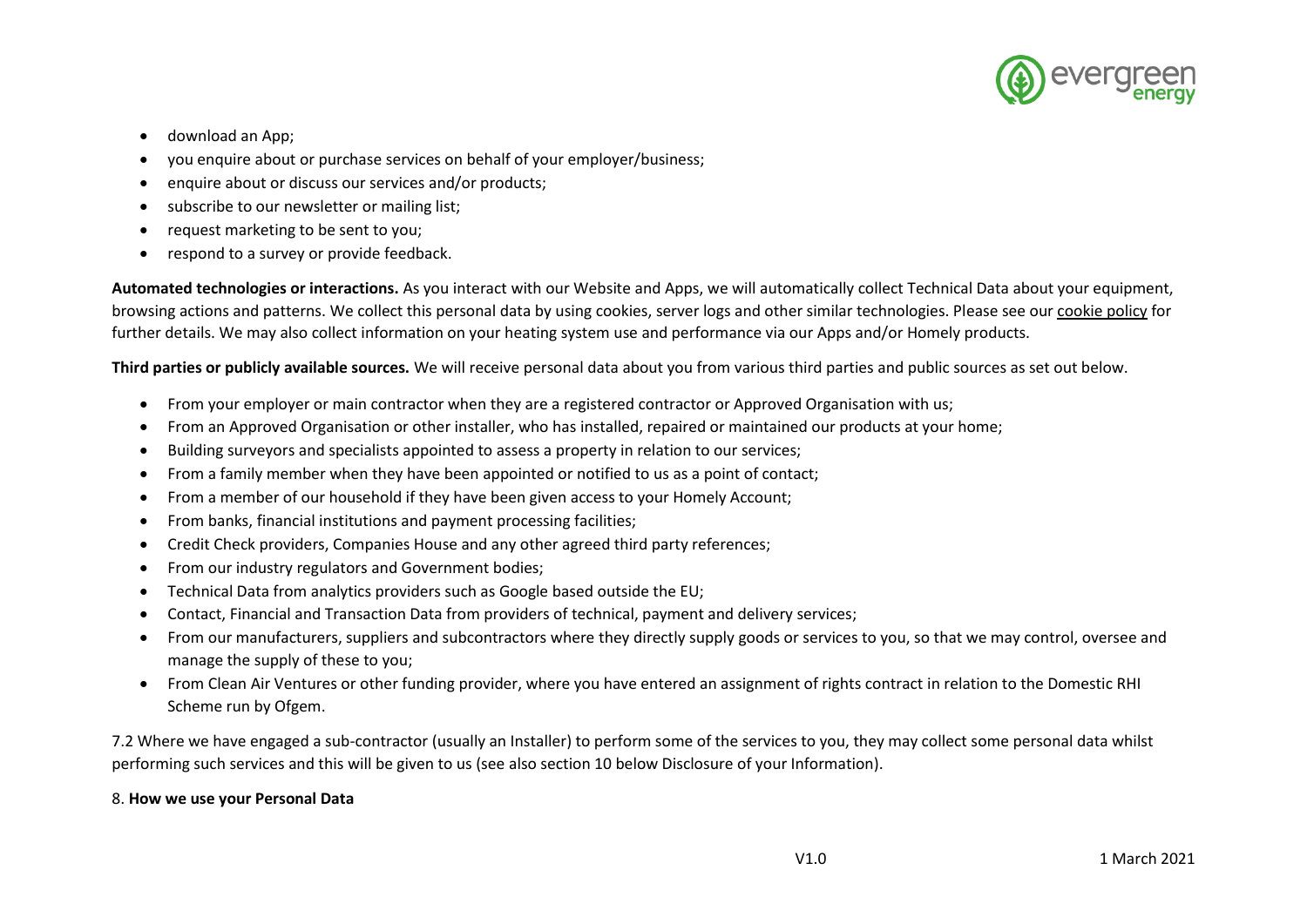

8.1 All personal data that we obtain about you will be used in accordance with current data protection law and this Privacy Policy. We will process your personal data as follows:

- As necessary, to **meet our obligations under any contracts we are a party to (or your employer or main contractor is a party to)**, such as a contract to process an order from you for one or more of our Services or products including, where applicable, taking payment and carrying out support services and delivery.
- As necessary, to comply with a **legal obligation**, for the following purposes:
	- Where you exercise your rights under data protection law and make requests.
	- To report to our regulators.
	- To provide and maintain tax and accounting records.
- Based on your **consent**, for the following purposes:
	- To send you marketing communications (also see 8.2 Marketing).
	- To provide you with funding options for Heat Pump installations using the Installer Toolkit software.
	- To refer to third party partners in relation to their goods and services.

Based on **Legitimate Interest**. We may process your personal data for the purposes of our legitimate interests, provided that these uses aren't outweighed by your rights or interests. For any uses we justify on the basis of legitimate interest, you have the right to opt out of such processing. These include the following:

- We may contact you for marketing purposes (see 8.2 Marketing).
- We may review and assess your use of our services in order to better understand our business and services, as well as develop new products.
- To set you up as the key user or administrator for your employer who is an Approved Organisation;
- To contact you in relation the performance or subcontracting of services to you or your employer, if you have a validated profile with an Evergreen Energy Approved Organisation or registered contractor;
- To manage or accounts and tax reporting.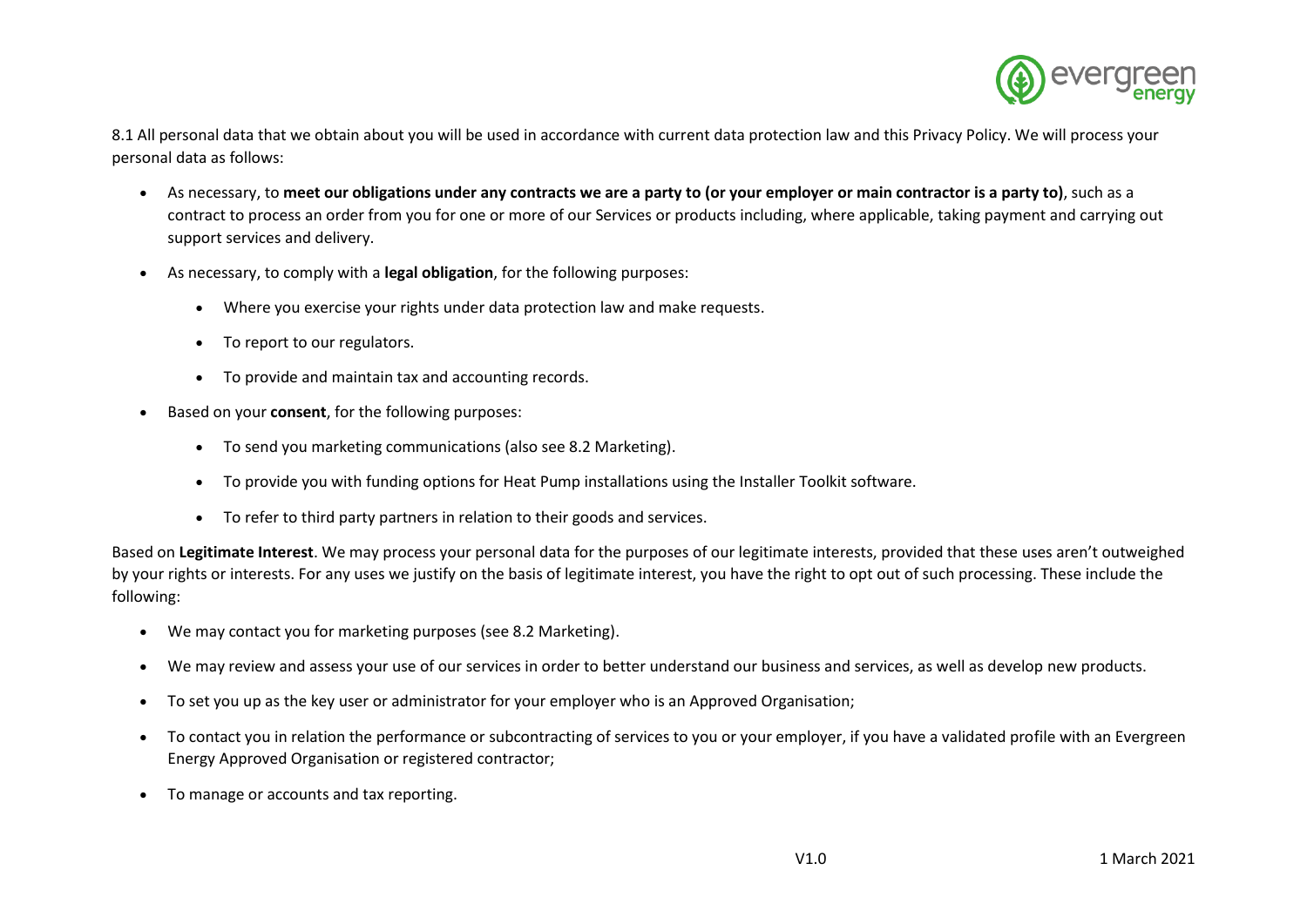

- To manage and support our CRM and business functions, supply chain and subcontractors.
- To operate and maintain our Website and portal, to provide updates and new versions and ensure their performance.
- To operate and maintain our apps and ensure their performance;
- To ensure the operational performance of your home heating system;
- To manage our supply chain when the supplier, logistics provider or other subcontractor directly delivers goods to, or performs services for, you;
- To fulfil our obligations to third party funding providers where you have entered an assignment of rights contract under the Domestic RHI Scheme with Ofgem.

### **8.2** Marketing

- If you are an individual or consumer we will only market to you if you have provided your consent, have requested information from us or purchased services from us and you have not opted out of receiving that marketing.
- We do contact and market to existing business customers and other organisations which we believe may be interested in our services and, as such, may contact you using your business contact information in order to discuss this with you or your employer. This includes if you have a validated profile on your employer's or main contractors account with us (as an Approved Organisation or registered contractor). We rely on our legitimate business interests to do this.
- Nonetheless, we strive to provide you with choices regarding any marketing communication and you will be able to opt out of any communications. If you opt-out we operate a suppression list to ensure we can manage this process, which means we keep the minimal personal data necessary to ensure we do not contact you again.
- Where you opt out of receiving these marketing messages, this will not apply to personal data provided to us as a result of service purchase or other transactions, or when we have another legal basis to process.
- We do not share your data for third party marketing without your consent.

### **Please see the below table for more details on key examples of the data we process, how long for and who it may be shared with.**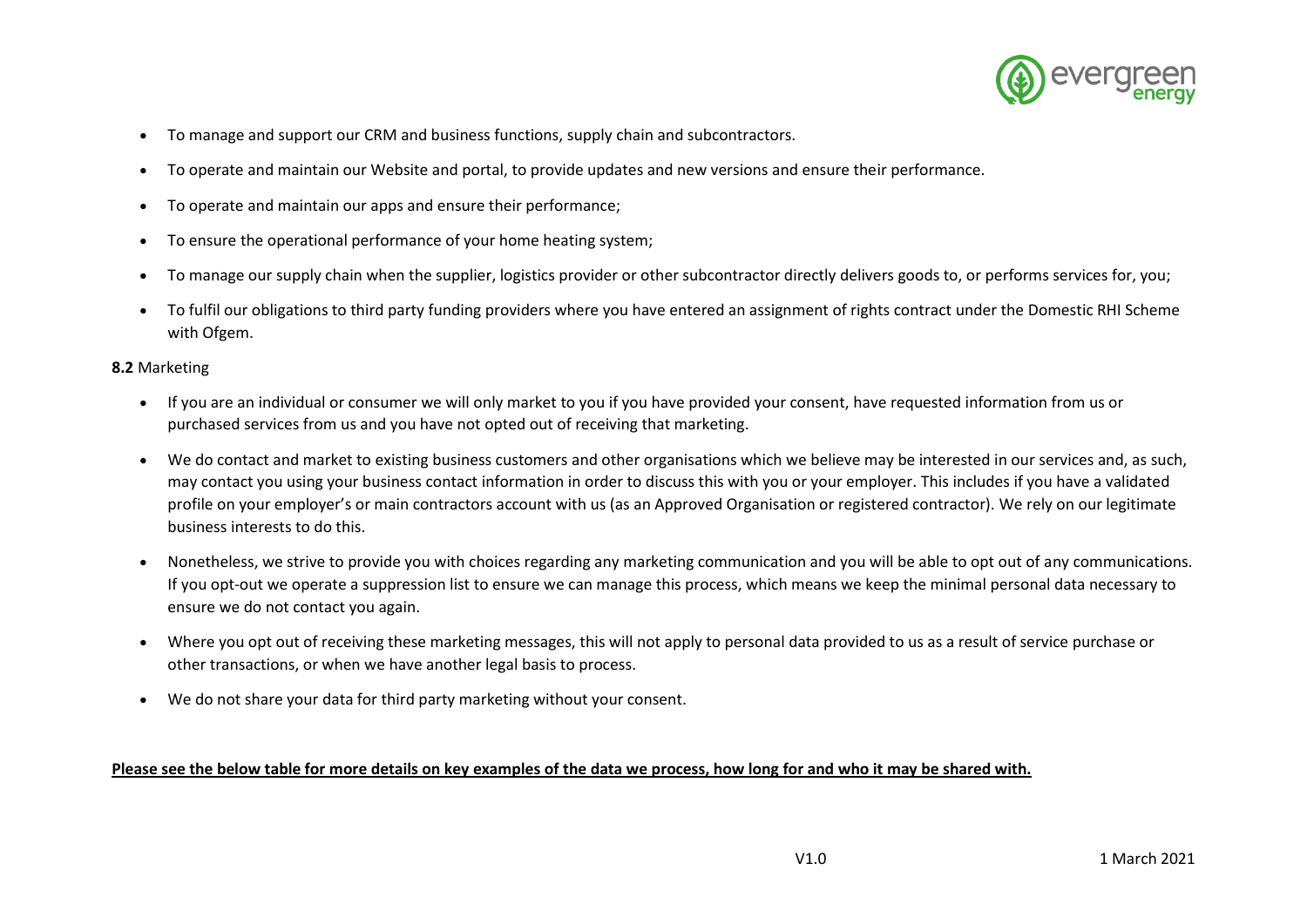

| <b>Data Shared With</b>                               | <b>Data</b><br><b>Collected</b>                                                                       | <b>Purpose for Collection</b>                                                                                                                                                                                                                                                                                                            | <b>Lawful Basis for</b><br>Processing          | <b>Retention Period</b>                                                                                             |
|-------------------------------------------------------|-------------------------------------------------------------------------------------------------------|------------------------------------------------------------------------------------------------------------------------------------------------------------------------------------------------------------------------------------------------------------------------------------------------------------------------------------------|------------------------------------------------|---------------------------------------------------------------------------------------------------------------------|
| Cloud-based CRM system                                | Name,<br>Company<br>name,<br>geographic<br>location,<br>email<br>address, job<br>role, Contact<br>No. | To provide accurate Customer Relationship<br>Management records for our Customer base<br>and to ensure we are providing a high level<br>of service to our customers through<br>understanding their requirements.<br>To communicate with you about any issue<br>that you raise with us or which follows from<br>an interaction between us | Contractual fulfilment/<br>Legitimate Interest | Retain indefinitely whilst the Customer<br>is in contract with Evergreen Energy or<br>2 years post contract/consent |
| <b>Aircall VOIP Platform</b>                          | Telephone<br>number /<br><b>Business</b><br>Name /<br>Customer<br>Name                                | To ensure that all calls are recorded for<br>training and quality purposes. To ensure that<br>we can deal with all Customers enquiries and<br>ensure a high level or service<br>To communicate with you about any issue<br>that you raise with us or which follows from<br>an interaction between us                                     | Legitimate interest                            | 3 years                                                                                                             |
| Analytics tools - Google<br>Analytics, Facebook Pixel | Name / Email<br>Address /<br>Contact<br>number -<br>provided<br>through                               | In order to be able to contact<br>customers/potential customers who are<br>interested in a product or service provided<br>by Evergreen Energy                                                                                                                                                                                            | Consent                                        | 6 months if a marketing mail is left<br>unopened                                                                    |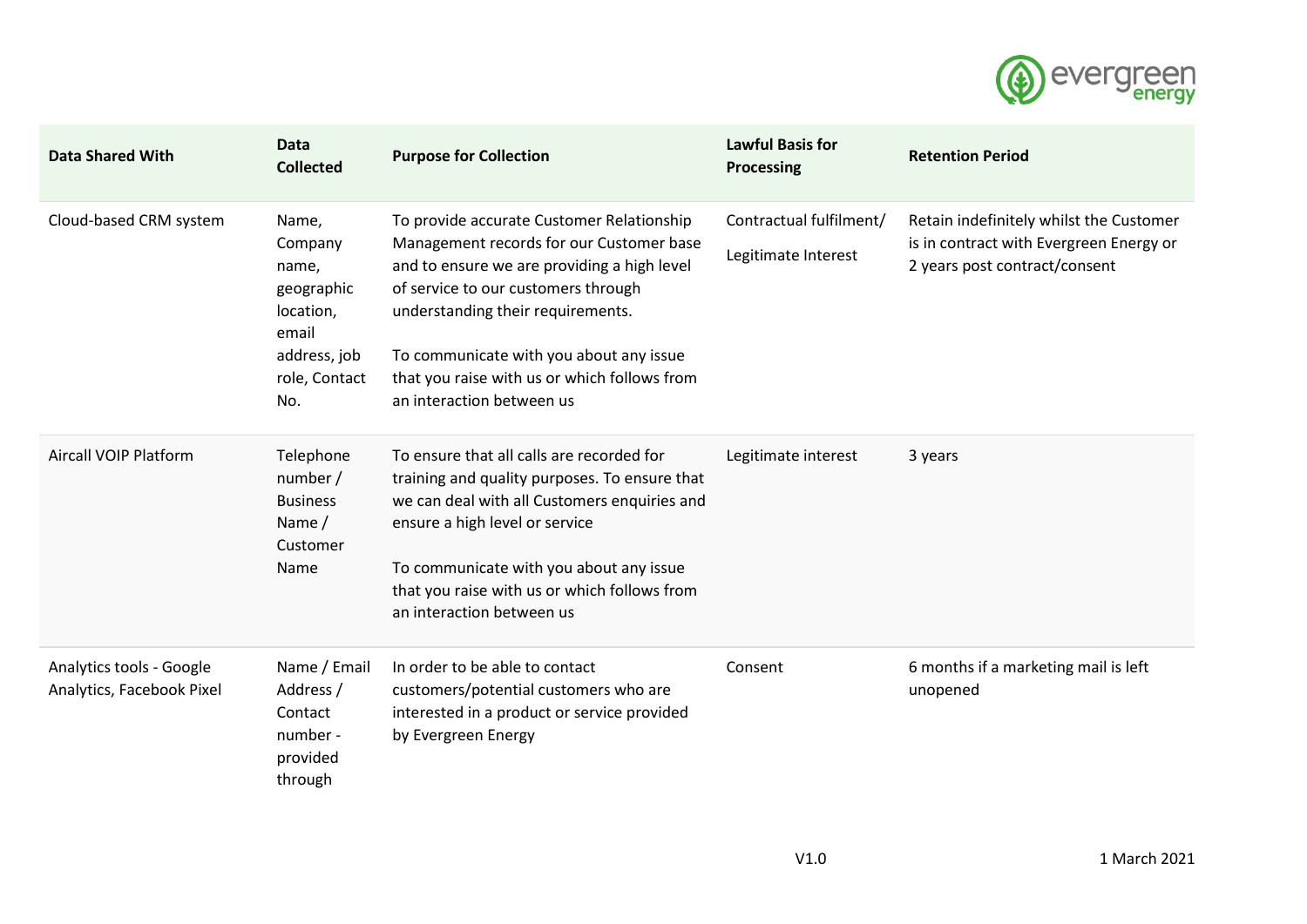

|                       | website<br>forms or at<br>trade shows<br>or any other<br>means.                                                                          |                                                                                                                                                                                                                                                                                                                  |                                                                                |                                                                                                                                                                                                                                             |
|-----------------------|------------------------------------------------------------------------------------------------------------------------------------------|------------------------------------------------------------------------------------------------------------------------------------------------------------------------------------------------------------------------------------------------------------------------------------------------------------------|--------------------------------------------------------------------------------|---------------------------------------------------------------------------------------------------------------------------------------------------------------------------------------------------------------------------------------------|
|                       | Primary<br>account<br>number<br>$(PAN)$ ,<br>cardholder<br>name, service<br>code,<br>expiration<br>date                                  |                                                                                                                                                                                                                                                                                                                  |                                                                                |                                                                                                                                                                                                                                             |
| Back Panel / Sage Pay | Name,<br>physical<br>address,<br>email<br>address,<br>telephone<br>number, bank<br>account<br>details (for<br>automatic<br>renewal of 12 | To process purchase / service transactions<br>for products and services with customers,<br>and to ensure any transaction issues can be<br>dealt with.<br>To fulfil purchase requests using payment<br>cards<br>For accounting and taxation purposes<br>Documentation should any contractual legal<br>claim arise | Contractual<br>performance /<br>Statutory<br>Obligation/legitimate<br>interest | Maximum 8 years from the date of the<br>performance of the contract<br>8 years for VAT records from the<br>performance of the contract<br>(Note: Full card information is never<br>held in the system in line with PCI / DSS<br>Compliance) |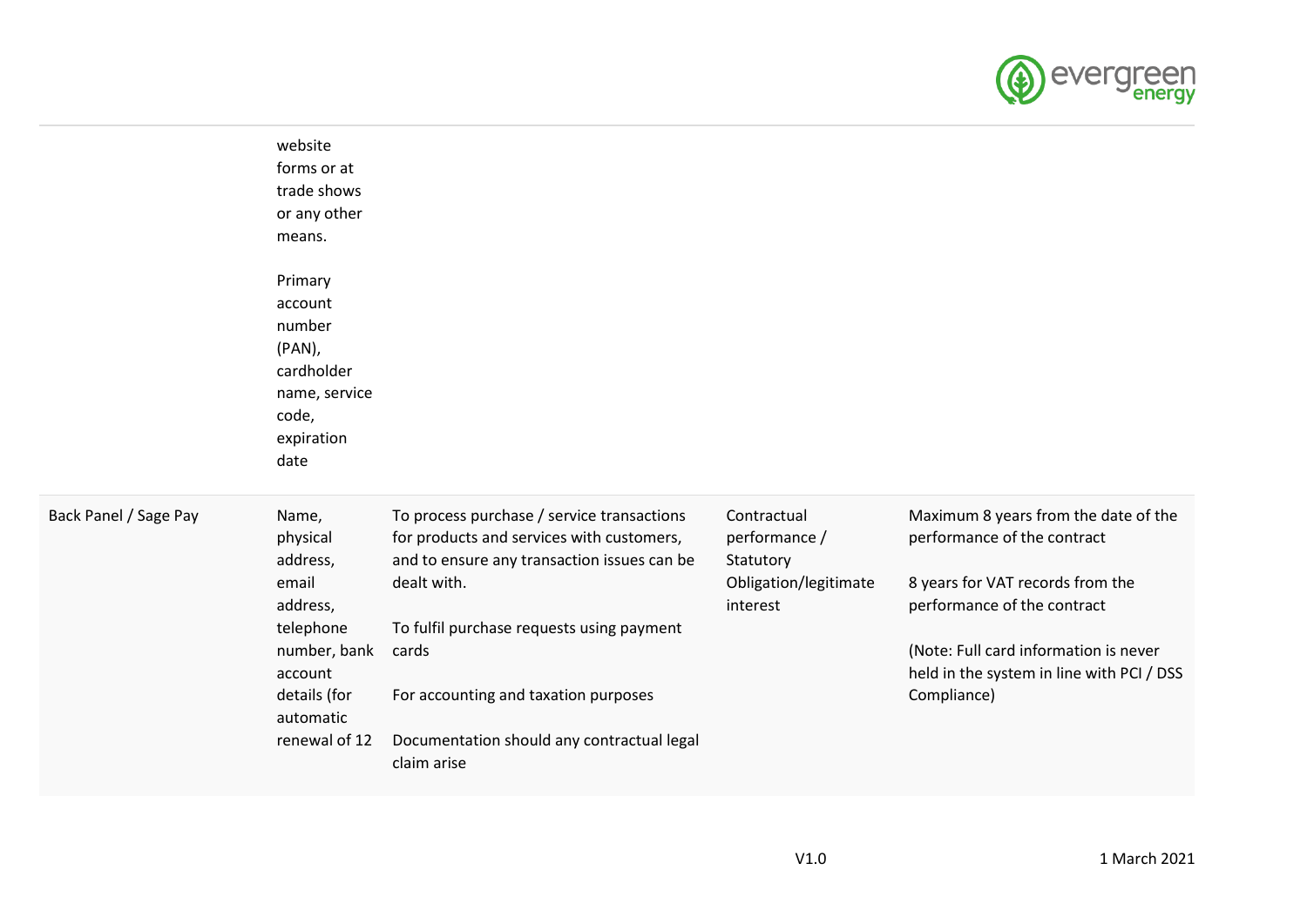

|                                               | monthly<br>subscriptions)                                                    |                                                                                                                                                                                                                                                                                            |                                                               |                                                                                                                                                                                                                                                                                                                                                                                                                                                                                             |
|-----------------------------------------------|------------------------------------------------------------------------------|--------------------------------------------------------------------------------------------------------------------------------------------------------------------------------------------------------------------------------------------------------------------------------------------|---------------------------------------------------------------|---------------------------------------------------------------------------------------------------------------------------------------------------------------------------------------------------------------------------------------------------------------------------------------------------------------------------------------------------------------------------------------------------------------------------------------------------------------------------------------------|
| CloudFlare                                    | Technical<br>information,<br>Name /<br>Address /<br>Contact<br>information   | To protect our websites and infrastructure<br>from cyber attack or other threats and to<br>report and deal with any illegal acts                                                                                                                                                           | Legitimate interest                                           | Duration of use of service                                                                                                                                                                                                                                                                                                                                                                                                                                                                  |
| Homely by Evergreen Energy<br>(hosted on AWS) | All types of<br>personal data<br>referred to in<br>6.1 above or<br>otherwise | As a secure cloud hosting service in which<br>relevant information on customers, product<br>and service information, heating system<br>performance, customer profile and<br>preferences, and other personal data<br>processed by the business is stored in<br>accordance with this Policy. | Legitimate interest/<br>contract/consent                      | For the duration of any service,<br>engagement or interaction, and for up<br>to 6 months after, unless we otherwise<br>are required or permitted to retain it<br>longer (for example if managing a<br>complaint or for tax/payment records)<br>in accordance with the purpose the<br>data was collected.<br>Aggregated/anonymous data may be<br>retained as set out in 6.1. above. For<br>further information on retention<br>practices for a specific data category,<br>please contact us. |
| Funding Calculator / Installer<br>Toolkit     | Name, Full<br>Postal<br>Address,<br>Email                                    | To advise on improved funding amounts as<br>the cost of borrowing and materials reduces.<br>To contact the customer to arrange the                                                                                                                                                         | Consent / Contractual<br>performance /<br>Legitimate interest | NOT completed funding calculator<br>(didn't click link) - Keep data for as long<br>as re-targeting sequence lasts.                                                                                                                                                                                                                                                                                                                                                                          |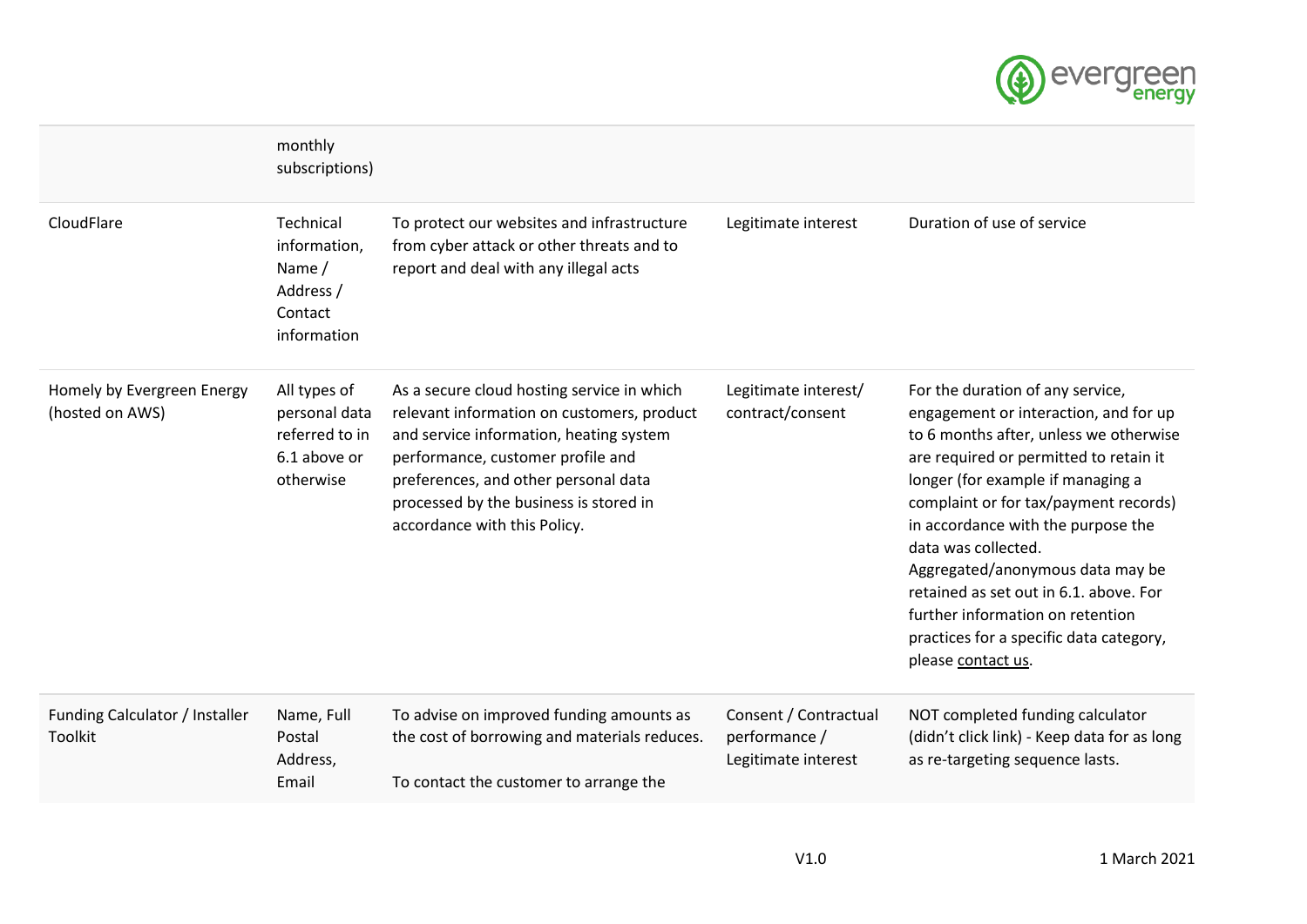

| (including sharing with<br>subcontractors) | Address,<br>Contact No                       | assessment of the property                                                                                                                                                     |                                | Opted in to send results but NOT<br>booked an assessment - 18 Months                                                                                                                                                    |
|--------------------------------------------|----------------------------------------------|--------------------------------------------------------------------------------------------------------------------------------------------------------------------------------|--------------------------------|-------------------------------------------------------------------------------------------------------------------------------------------------------------------------------------------------------------------------|
|                                            |                                              | Building dimensions and installation<br>feasibility data collected during the<br>assessment will be stored in toolkit and<br>utilised to provide a proposal to the<br>customer |                                | Opted in to send results but NOT<br>booked an assessment - 18 Months                                                                                                                                                    |
|                                            |                                              |                                                                                                                                                                                |                                | NOT Opted in to send results and NOT<br>booked an assessment but completed<br>funding calculator - 18 Months                                                                                                            |
|                                            |                                              |                                                                                                                                                                                |                                | Assessment Carried out and Data<br>Collected and Stored in the Installer<br>Toolkit - 7 Years                                                                                                                           |
| MailChimp                                  | Name / Email<br>Address /<br>Phone<br>Number | We collect your name and email address to<br>send you to information about updates<br>relating to:                                                                             | Consent/legitimate<br>interest | Whilst the customer, their employer or<br>main contractor is an Approved<br>Organisation or otherwise has a<br>contract in place with Evergreen<br>Energy, Easy MCS/Green Deal or<br>chooses to opt out of newsletters. |
|                                            |                                              | (i)<br>Approved<br>Organisation<br>registration and                                                                                                                            | account services;              |                                                                                                                                                                                                                         |
|                                            |                                              | (ii)<br>Contacting you<br>in relation to<br>service<br>provision, our                                                                                                          |                                | Not retained if individual rejects<br>validation email as part of registration<br>process for their employer or main<br>contractor with Evergreen Energy.                                                               |
|                                            |                                              | services and<br>products, and<br>account                                                                                                                                       |                                | NOT completed funding calculator<br>(didn't click link) - Keep data for as long                                                                                                                                         |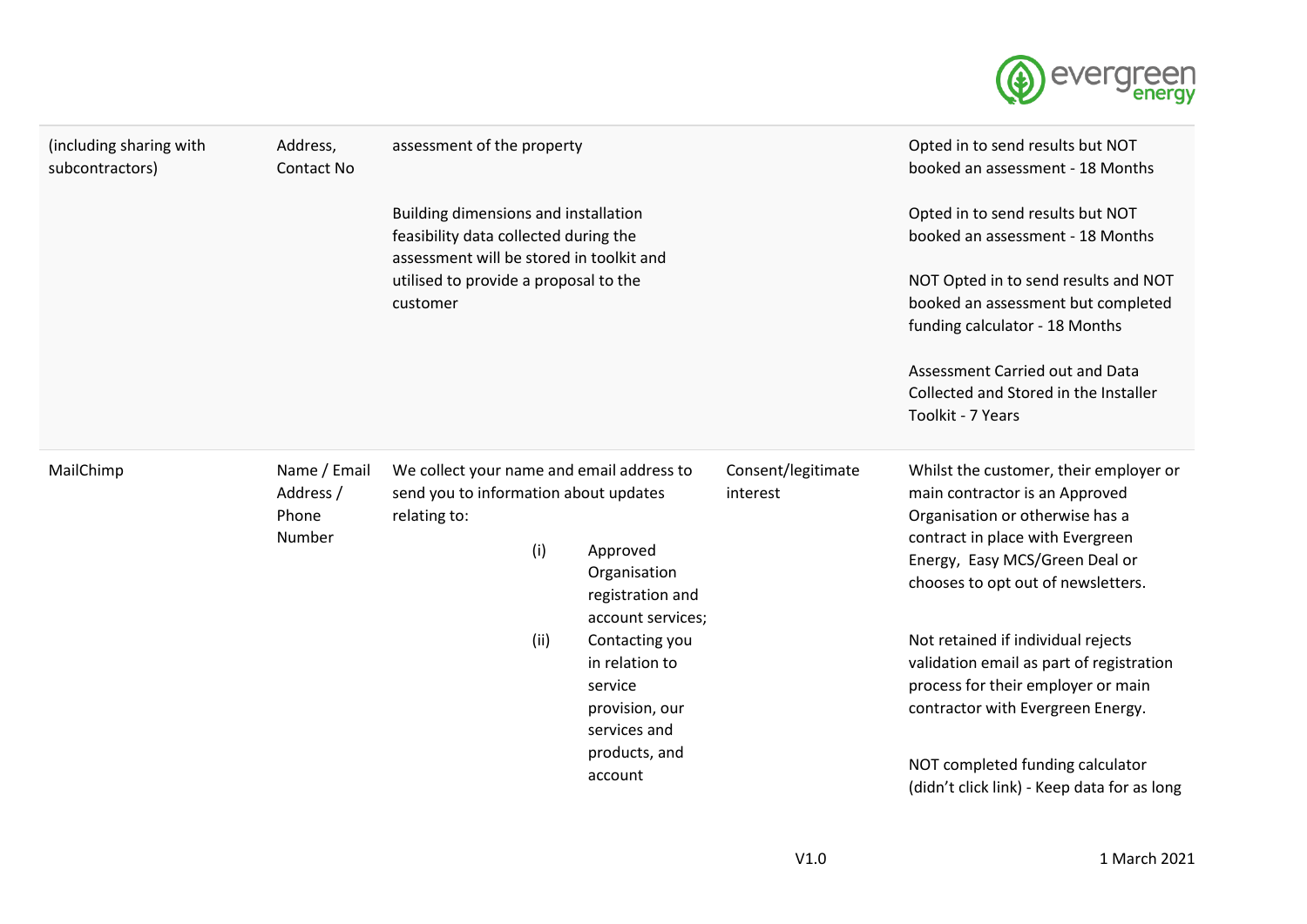

management, if you have provided contact details or a validated profile for an Approved Organisation or registered contractor;

- (iii) the Easy MCS and Easy Green Deal regulations. This will come in the form of a newsletter;
- (iv) Other business and customer management communications.
- (v) Marketing and other communications as permitted in accordance with this Policy.

We collect your name, email address in order as re-targeting sequence lasts.

Opted in to send results but NOT booked an assessment - 18 Months

Opted in to send results but NOT booked an assessment - 18 Months

NOT Opted in to send results and NOT booked an assessment but completed funding calculator - 18 Months

Assessment Carried out and Data Collected and Stored in the Installer Toolkit - 7 Years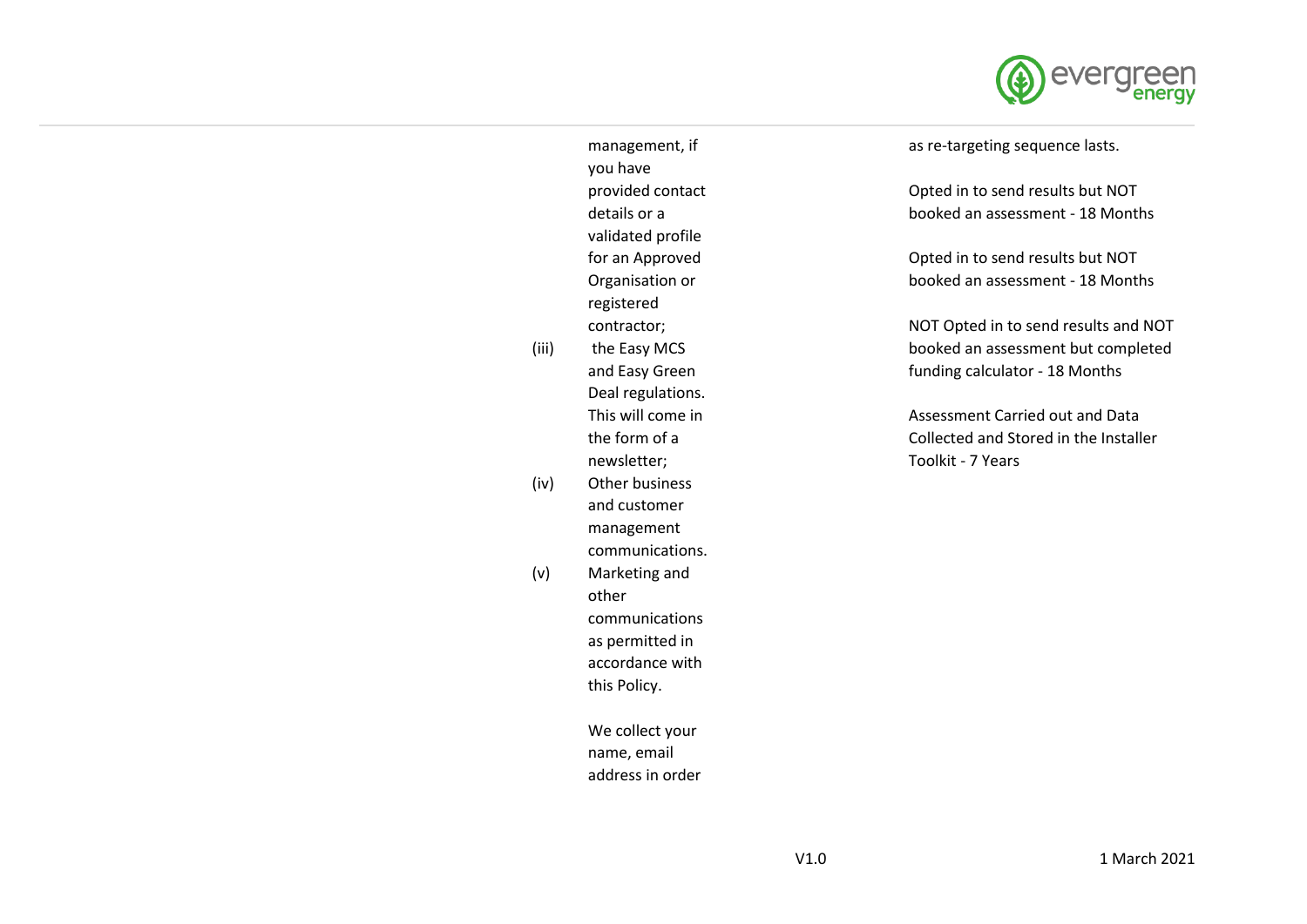

|                                                                                                                                                                                                                                                                             |                                                                                                                                                                                                                      | to maintain<br>contact with you<br>about your<br>enquiry into our<br><b>B2C Services</b>                                                                                                                                                                                                                      |                                              |                                                                                                                                                             |
|-----------------------------------------------------------------------------------------------------------------------------------------------------------------------------------------------------------------------------------------------------------------------------|----------------------------------------------------------------------------------------------------------------------------------------------------------------------------------------------------------------------|---------------------------------------------------------------------------------------------------------------------------------------------------------------------------------------------------------------------------------------------------------------------------------------------------------------|----------------------------------------------|-------------------------------------------------------------------------------------------------------------------------------------------------------------|
| <b>Website Contact Forms</b>                                                                                                                                                                                                                                                | Name / Email<br>Address /<br>Contact<br>Number                                                                                                                                                                       | We collect your name, email and telephone<br>number to provide you with your requested<br>information about our products and services                                                                                                                                                                         | Consent                                      | 2 Years, unless you, your employer or<br>main contractor becomes a customer<br>in which case it may be longer, in line<br>with the above retention periods. |
| With manufacturers, third<br>party suppliers/installers,<br>Approved Organisations,<br>logistics providers and sub-<br>contractors providing services<br>and supplying products on<br>our behalf. (specifically<br>including Dantom who<br>manufacturer Homely<br>products) | Name and<br>identity data;<br>address,<br>email and<br>contact data;<br>information<br>on products<br>and services<br>purchased.<br>Information<br>on the use<br>and<br>performance<br>of your<br>heating<br>system. | In order to manage the delivery of products<br>to you (as well as returns, replacements,<br>collections and refunds) and ensure<br>contracted services are performed as agreed,<br>products purchased are operating correctly,<br>we may need to process personal data and<br>share it with our supply chain. | Legitimate interest;<br>Contract;<br>Consent | Up to 8 years for VAT records from the<br>performance of the contract. Or two<br>years if on the basis of your consent.                                     |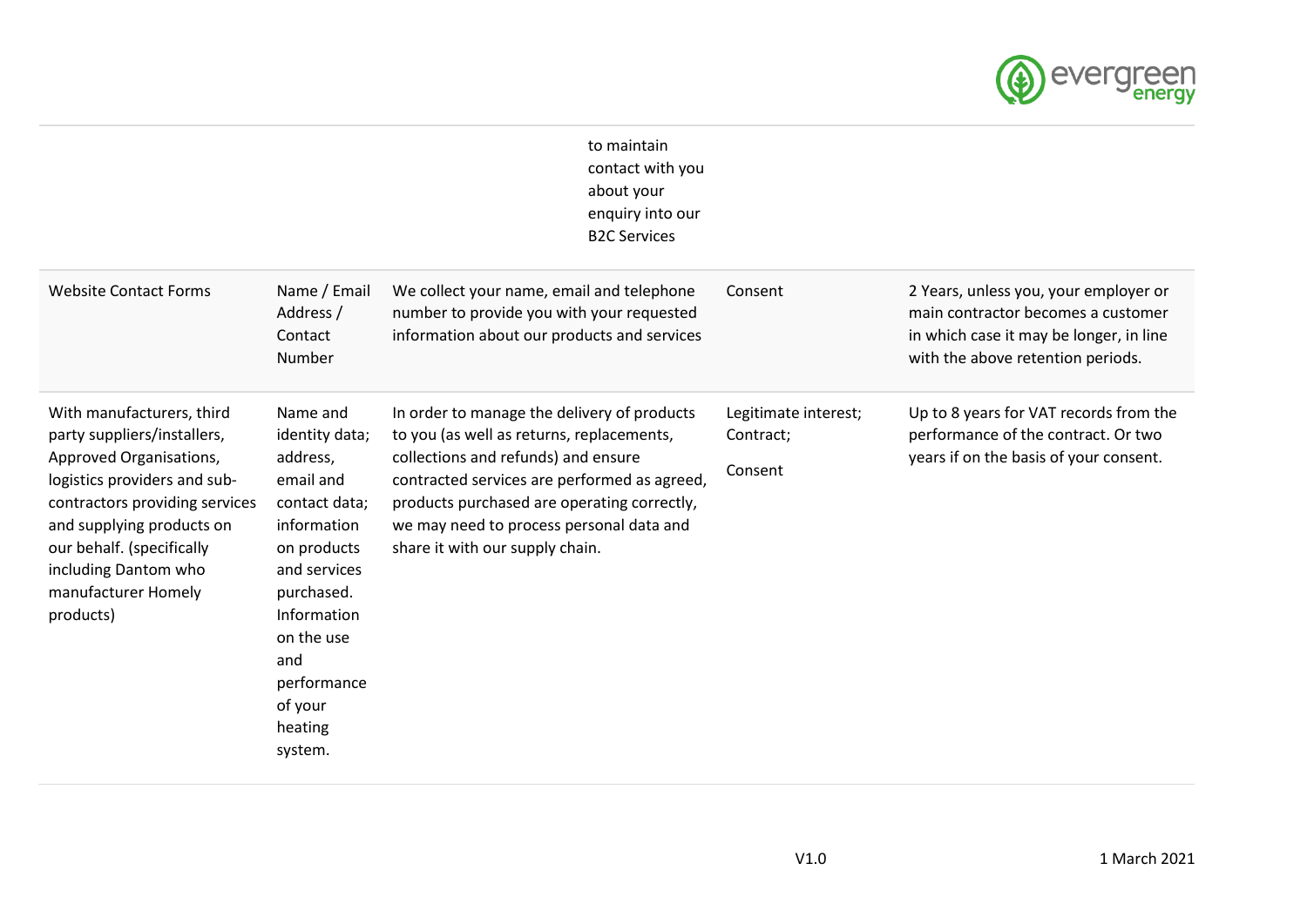

| Clean Air Ventures or other<br>third-party loan or funding<br>provider. | Name and<br>identity data;<br>address,<br>email and<br>contact data;<br>information<br>on products<br>and services<br>delivered and<br>performance<br>by you. | Where you have obtained funding covering<br>the initial purchase of a heating system in<br>return for an assignment of rights under the<br>domestic renewable heat incentive scheme<br>administered by Ofgem or any equivalent<br>Government subsidy scheme, both you and<br>us may be contractually obligated to share<br>information relating to maintenance of the<br>system, administration of the account and<br>annual declarations to Ofgem | Legitimate<br>interest/consent | Up to 8 years for VAT records from the<br>performance of the contract |
|-------------------------------------------------------------------------|---------------------------------------------------------------------------------------------------------------------------------------------------------------|----------------------------------------------------------------------------------------------------------------------------------------------------------------------------------------------------------------------------------------------------------------------------------------------------------------------------------------------------------------------------------------------------------------------------------------------------|--------------------------------|-----------------------------------------------------------------------|
|-------------------------------------------------------------------------|---------------------------------------------------------------------------------------------------------------------------------------------------------------|----------------------------------------------------------------------------------------------------------------------------------------------------------------------------------------------------------------------------------------------------------------------------------------------------------------------------------------------------------------------------------------------------------------------------------------------------|--------------------------------|-----------------------------------------------------------------------|

### 9. **Storage of your Personal Data**

9.1 Evergreen Energy is a UK based organisation whose offices are in the UK.

- Our Websites are hosted within the UK or the EEA.
- Our customer relationship management, marketing and accounting systems for all our businesses are UK and EEA based.
- We use a wide range of Cloud Service Providers (CSPs) as part of our processing environment. Unless we specifically state otherwise, we are, in respect of all these CSPs, the data controller.
- Unless we specifically state otherwise all of the CSPs that we use utilise UK or EEA-located processing facilities.
- Our payment processors and banking arrangements are based in the UK or EEA

9.2 The data that we collect from you may be transferred to, and stored at, a destination outside the UK and European Economic Area ("EEA"). Whenever we transfer your personal data out of the UK and the EEA, we ensure a similar degree of protection is afforded to it by ensuring at least one of the following safeguards is implemented: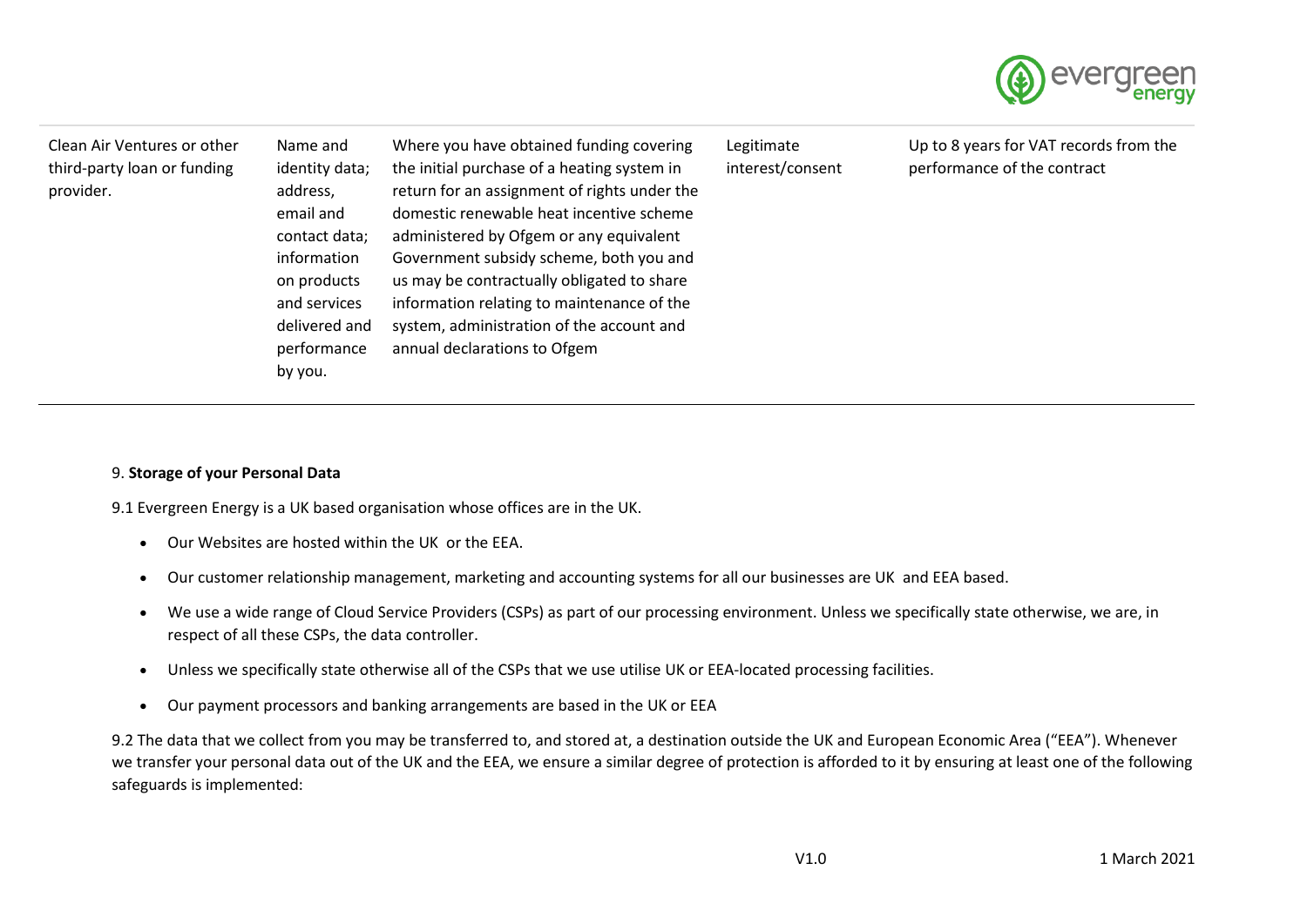

- We will only transfer your personal data to countries that have been deemed to provide an adequate level of protection for personal data by the UK Government (which is deemed to include the European Union post Brexit).
- Where we use certain service providers, we may use specific contracts approved by the European Commission and the UK Government which give personal data the same protection it has in Europe as well as undertaking appropriate due diligence and risk assessment of that service provider and local laws.

9.3 We may also transfer your data outside of UK and EEA without one of the above safeguards (9.2) on an occasional basis with your consent or to perform a contract with you. Please contact us if you want further information on the specific mechanism used by us when transferring your personal data out of the UK.

9.4 Where we have given you (or where you have chosen) a password that enables you to access certain parts of our Website, you are responsible for keeping this password confidential. We ask you not to share a password with anyone. Unfortunately, the transmission of information via the Internet is not completely secure. Although we will do our best to protect your personal data, we cannot guarantee the security of your data transmitted to our Website. Any transmission is therefore at your own risk. Once we have received your information, we will use strict procedures and security features to try to prevent unauthorised access.

### 10. **Disclosure of your Personal Data**

10.1 We may disclose your personal information to any member of our group, which means our subsidiaries, our ultimate holding company and its subsidiaries, as defined in Section 736 of the UK Companies Act 1985.

10.2 We may disclose your personal information to third parties:

- In the event that we sell or buy any business or assets, in which case we may disclose your personal data to the prospective seller or buyer of such business or assets.
- If our business or substantially all of its assets is acquired by a third party, in which case personal data held by us about our customers will be one of the transferred assets.
- If we are under a duty to disclose or share your personal data in order to comply with any legal obligation, or in order to enforce or apply our [terms](https://www.evergreenenergy.co.uk/terms-of-use) and conditions and other agreements.